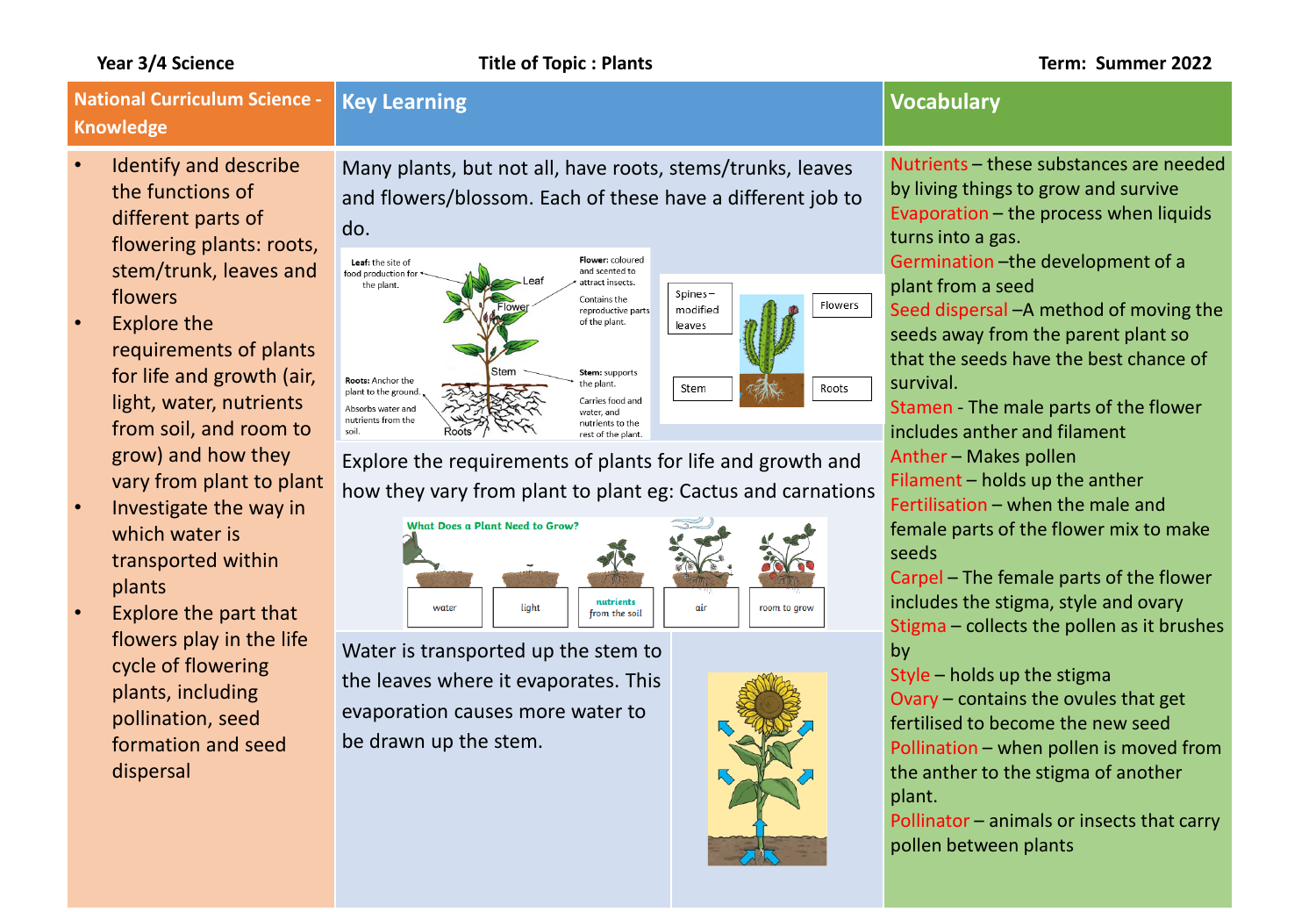### **Year 3/4 Science Title of Topic : Plants Term: Spring 2022**

Some plants

# **National Curriculum Science – working scientifically**

- Asking relevant questions and using different types of scientific enquiries to answer them
- Setting up simple practical enquiries, comparative and fair tests
- Making systematic and careful observations and, where appropriate, taking accurate measurements using standard units, using a range of equipment, including thermometers and data loggers
- Gathering, recording, classifying and presenting data in a variety of ways to help in answering questions
- Recording findings using simple scientific language, drawings, labelled diagrams, keys, bar charts, and tables
- Reporting on findings from enquiries, including oral and written explanations, displays or presentations of results and conclusions
- Using results to draw simple conclusions, make predictions for new values, suggest improvements and raise further questions
- Identifying differences, similarities or changes related to simple scientific ideas and processes
- using straightforward scientific evidence to answer questions or to support their findings.

produce flowers which enable the plant to reproduce. Pollen, which is produced by the male part of the flower, is transferred to the female part of other flowers (pollination). This forms seeds. Seeds are sometimes contained in berries or fruits which are then dispersed in different ways.





## **Key Learning continued... Scientific investigations**

What do plants need to grow well? (build on Y2 investigation –what do plants need to grow: light, water, temp) to focus on what they need to grow well.

Plan a simple practical enquiry to answer the question.

- Report on findings of enquiry results
- Draw simple conclusions to answer the question.

How is water transported in plants?

- Set up practical enquiry (comparative)
- Make careful observations and record over time. Identifying changes.
- Record findings using scientific vocabulary.